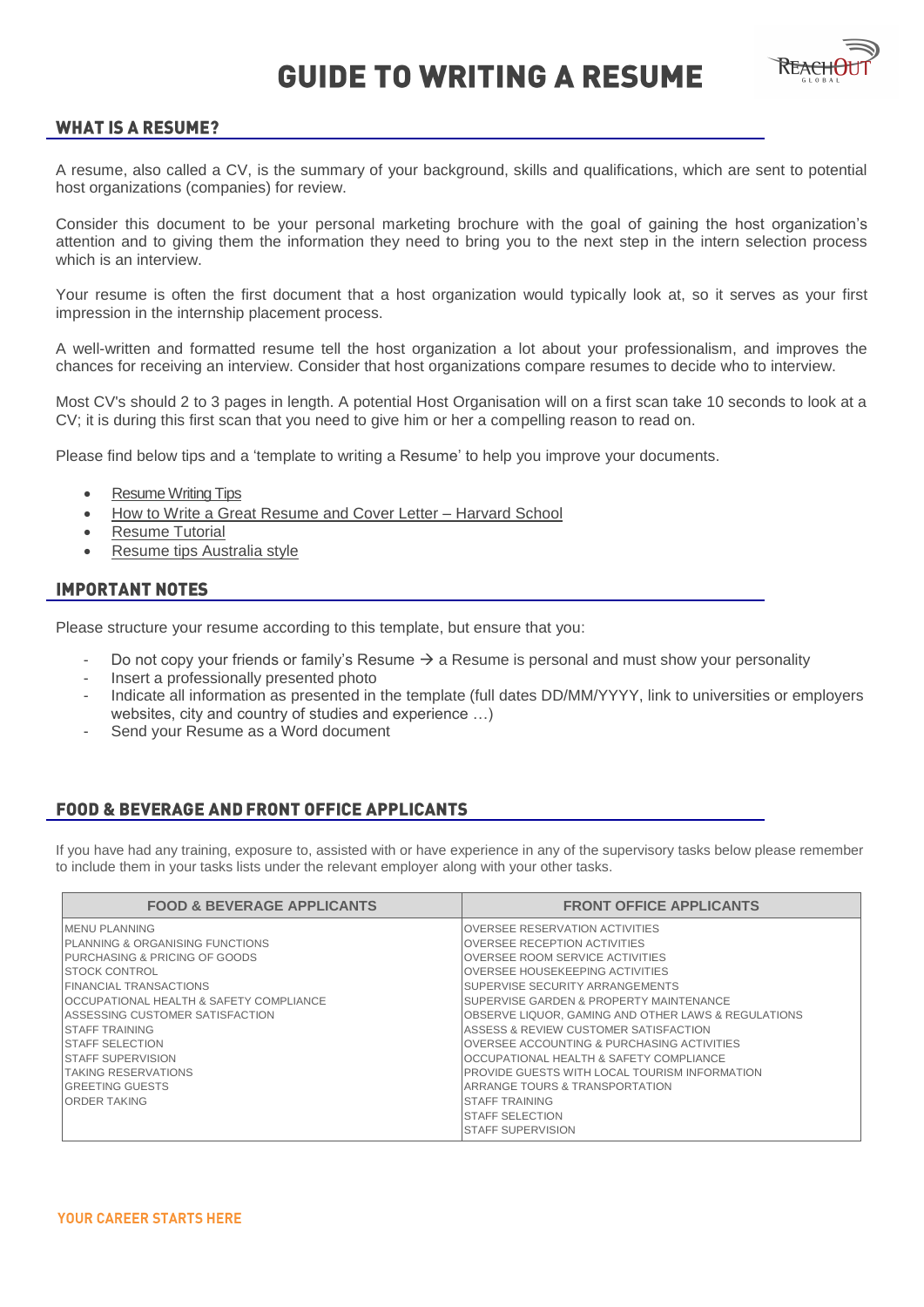# **CURRICULUM VITAE**

#### **PERSONAL DETAILS**

Name: INTERN NAME<br>
Date of Birth: Internal DATE OF BIRT DATE OF BIRTH Nationality: NATIONALITY

#### **OBJECTIVES**

Here indicate in maximum 3 lines what your objectives are for the internship and what you can offer to a potential Host Organisation.

#### **INTERNSHIP DETAILS**

Duration of Internship: XX weeks

Internship Program: Hospitality Internships Program Department: *Department within Hospitality that you are interested in* (Food & Beverage, Front Office or Food Production) Visa: VISA TYPE *(leave blank if you are unsure)* Location: CITY/LOCATION FOR INTERNSHIP *(indicate if you are Flexible)* 

#### **ACADEMIC ACHIEVEMENTS (In order of most recent to oldest)**

MM/YYYY to MM/YYYY *(insert the month (MM) and year (YYYY) that you commenced and completed studies) – If you are currently studying, please indicated expected graduation date*

**NAME OF DEGREE QUALIFICATION**  University / Institution of Study Website link to University City / Country

MM/YYYY to MM/YYYY **NAME OF DEGREE QUALIFICATION**  University / Institution of Study Website link to University City / Country

*(Add any individual/group project experience that is degree related and/or subjects)* 

**WORK EXPERIENCE (In order of most recent to oldest)** 

DD/MM/YYYY to DD/MM/YYYY *(insert the month (MM) and year (YYYY) that you commenced and completed work experience. For your current position, state CURRENT instead of an end date.)*

**POSITION TITLE**  COMPANY/ORGANISATION NAME, CITY, COUNTRY HOTEL/RESTAURANT STAR RATING Website link to Organisation

### **Tasks Performed:**

- Insert task here (Please include 4 or 5 tasks)
- Insert task here



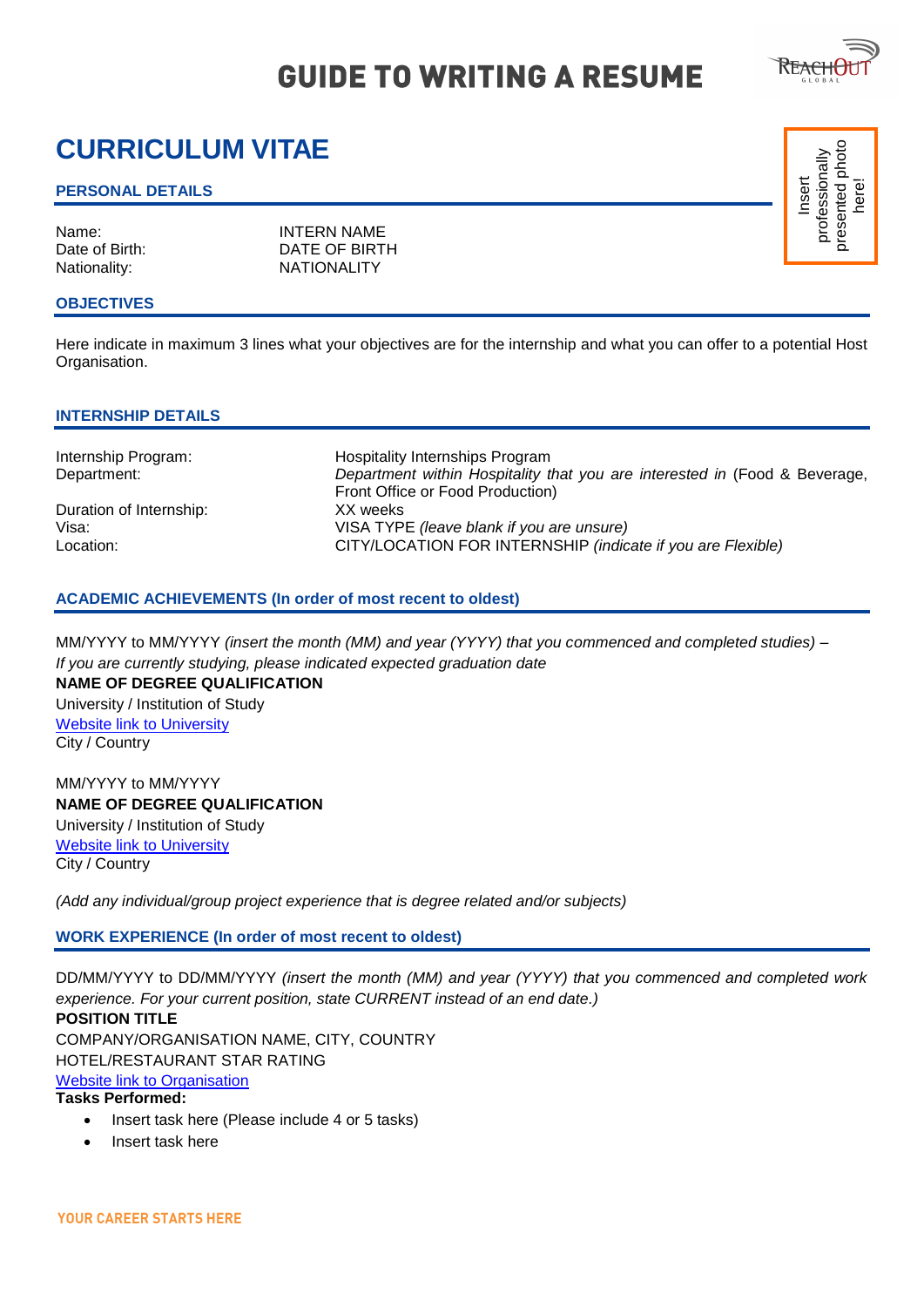

DD/MM/YYYY to DD/MM/YYYY **POSITION TITLE**  COMPANY/ORGANISATION NAME, CITY, COUNTRY HOTEL/RESTAURANT STAR RATING Website link to Organisation **Tasks Performed:** 

- Insert task here
- Insert task here

DD/MM/YYYY to DD/MM/YYYY **POSITION TITLE**  COMPANY/ORGANISATION NAME, CITY, COUNTRY HOTEL/RESTAURANT STAR RATING Website link to Organisation **Tasks Performed:** 

- Insert task here
- Insert task here

*(Include tasks that can be transferred and related to your degree, i.e. ability to time manage, work effectively under pressure, team work, attention to detail …)*

#### **ADDITIONAL SKILLS, EXPERIENCE & AWARDS**

Below list any additional courses, experiences (volunteer work) and awards or achievements that will highlight your skills and experience to date.

- INSERT HERE
- INSERT HERE

*(Please include soft skills and proficiency level such as communication, problem solving …)*

#### **COMPUTER & LANGUAGES**

Below list all computer skills you have and languages you know, including native and indicate the level (beginner, intermediate, advanced, native …). Please indicate if you have any language tests such as IELTS, Cambridge …

- INSERT HERE
- INSERT HERE

## **EXTRA CURRICULAR ACTIVITIES AND HOBBIES**

Below list any sport, activity, hobby … you are practicing or are interested in.

- INSERT HERE
- INSERT HERE